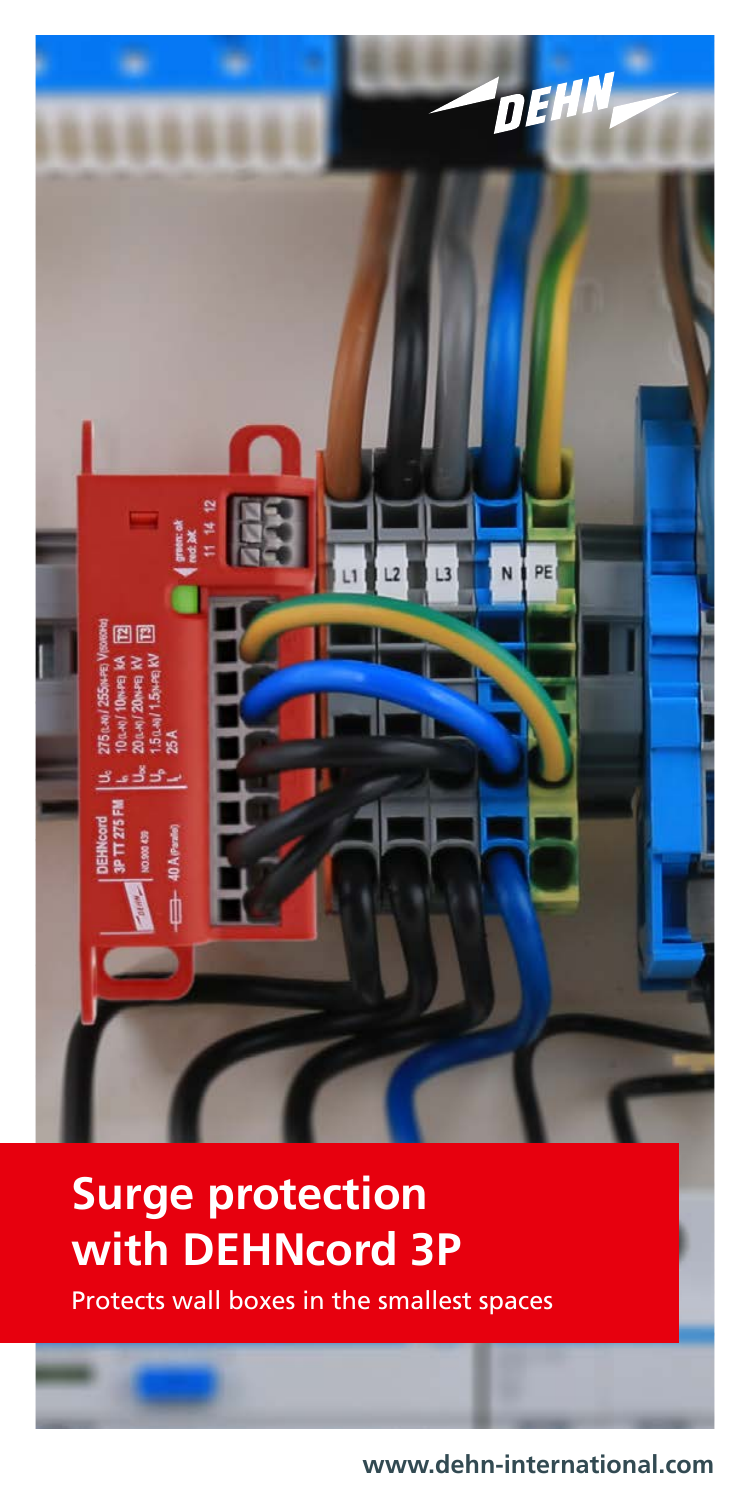| <b>Technical data</b>                                         |                   |
|---------------------------------------------------------------|-------------------|
| Part No.                                                      | 900 439           |
| <b>Type</b>                                                   | DCOR 3P TT 275 FM |
| Nominal voltage AC (U <sub>N</sub> )                          | 230/400V          |
| Max. continuous operating voltage AC (Uc)                     | 275 V             |
| Max. continuous operating voltage DC (Uc)                     | 350 V             |
| Total discharge current (8/20 $\mu$ s) ( $I_{\text{Total}}$ ) | 40 kA             |
| Max. external fuse (parallel connection)                      | 40 A              |
| Max. external fuse (series connection)                        | 25A               |
| Voltage protection level [L-N] / [N-PE] (U <sub>P</sub> )     | $< 1.5$ kV        |
| Approvals                                                     | <b>KEMA</b>       |

#### **Insulation measurement up to 500 V DC while connected**

For a quick, uncomplicated e-check

#### **For TT and TN systems** Universally applicable

90

20 a.s.<br>1.5 a.s தீதி

**Exchange Cont**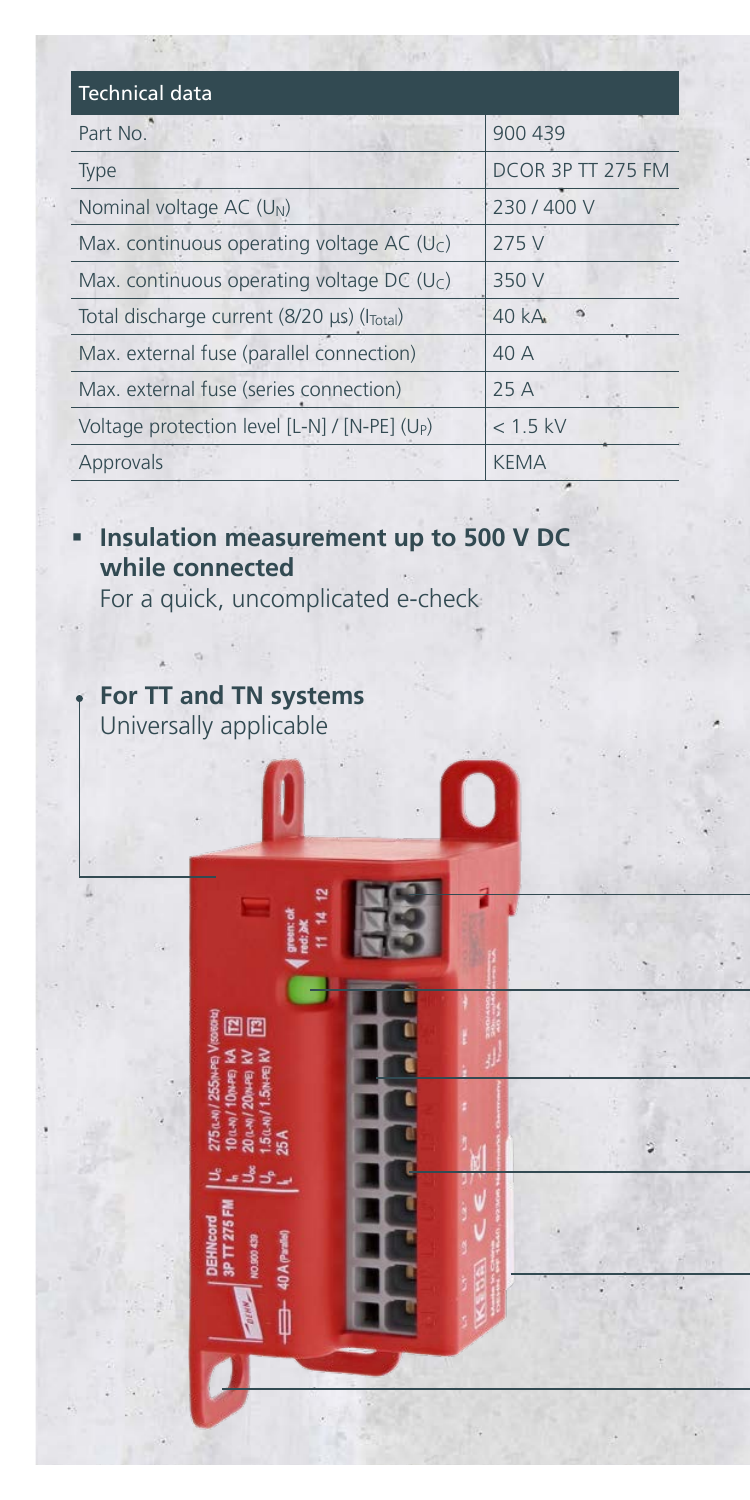## **DEHNcord 3P Compact with plenty of features**

Surges can damage sensitive electronic systems, such as the charging infrastructure and the connected electric vehicle. Surge protection is often difficult to implement in practice due to very limited space in the wall box.

#### **This is exactly where DEHNcord 3P scores:**

This type 2 and type 3 surge arrester meets all relevant standards and offers reliable protection in a compact enclosure. The different mounting options mean that it will fit into almost any gap.

**Small, flexible, versatile – DEHNcord 3P is always the right arrester, even when retrofitting.**

> **Floating remote signalling contact** Always well informed

**Visual mechanical status indication** Easy to see from all angles

**Push-in terminal** Max. 6 mm2 for quick mounting

- **Parallel or series connection** For greater flexibility
- **DIN rail or wall mounted** Depending on the situation on site